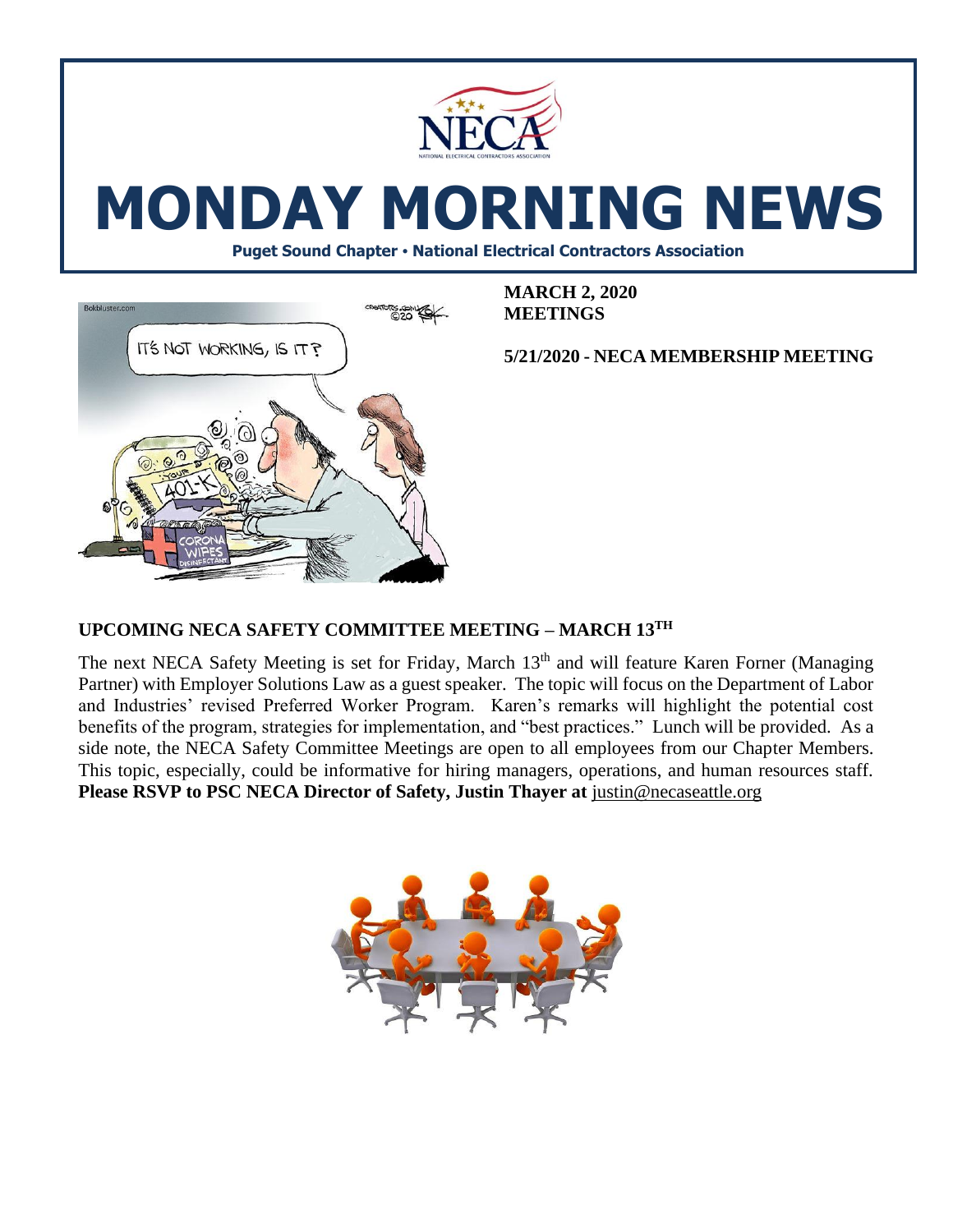#### **UPS TAKES THE GUESSWORK OUT OF SHIPPING; NECA MEMBERS SAVE UP TO 50% ON DOMESTIC NEXT DAY AND 70% ON LTL FREIGHT**

NECA Members can now save even more on domestic and international shipping with UPS through the NECA Value Added Services program. Whether you need an occasional pick up from your home or office, drop packages off at The UPS Store®, or have a business that ships in volume. UPS provides members with exclusive savings on a wide-range of shipment options, including freight shipping discounts up to 70% LTL (less-than-truckload) over 150lbs. Visit [www.necanet.org/ups](http://www.necanet.org/ups) to enroll.

#### **NECA MEMBERSHIP MEETING: MAY 21 – RSVP ASAP**

We have already seen a tremendous amount of interest for our upcoming Membership Meeting. If you haven't already registered, please do so ASAP. The meeting will still be held on Thursday, May 21<sup>st</sup> from 3:30PM-6:00PM at Daniel's Broiler in Bellevue. Josh Bone, the new NECA Director of Innovation, will speak on the topic of "Why it's time to Embrace Tech in Construction." In this talk, he will cover how new technologies are changing the way projects are designed and constructed, presenting new challenges and opportunities throughout the entire building life cycle. Josh has had the opportunity to share his knowledge with audiences and publications across North America, as a frequent professional speaker and guest editorial contributor. Josh is also a frequent host on The ConTech Crew podcast. Our second guest will be Nationally Syndicated Radio Host, Michael Medved. Michael will join NECA guests and layout his view on the 2020 elections, and provide analysis on where the country is at and how we got here. Michael is considered one of the premier political minds in the country and we are honored he will be able to join us for what will be a memorable evening. To register please RSVP to [Rachel@necaseattle.org](mailto:Rachel@necaseattle.org)

## **OSHA FORM 300A SUBMISSIONS DUE MARCH 2ND- SUBMIT THROUGH ITA ONLINE**

The deadline for electronically reporting your **[OSHA Form 300A](https://www.osha.gov/recordkeeping/RKforms.html)** data for the 2019 calendar year is **TODAY**, **March 2, 2020**. OSHA provides a **[secure website](https://www.osha.gov/injuryreporting/ita/)** that offers three options for data submission. First, users can manually enter data into a web form. Second, users can upload a CSV file to process multiple establishments at the same time. Last, users of automated recordkeeping systems will have the ability to transmit data electronically via an API (application programming interface). View reporting and recordkeeping requirements, FAQ and submit your company information through the OSHA Injury Tracking Application online, **[here](https://www.osha.gov/injuryreporting/index.html)**.

*NOTE: The collection of CY 2019 data and beyond will include the collection of establishments' Employer Identification Numbers (EIN). Remember, not all establishments need to submit their OSHA 300A Data. to review which establishments need to provide their data, [click here](https://www.osha.gov/injuryreporting/index.html#clickhere).*

## **AMAZON PUTS A HALT TO "NONESSENTIAL" EMPLOYEE TRAVEL AMID FEARS OF CORONAVIRUS**

Amazon has shut down all nonessential employee travel domestically and abroad over concerns about the spread of novel coronavirus. The move, first reported in the New York Times, affects all of Amazon's 798,000 employees. The virus has killed 2,900 people and infected at least 83,000 as it has spread beyond China to at least 38 countries. Coronavirus has had a deep impact on the local business community, [with](https://www.bizjournals.com/seattle/news/2020/02/27/coronavirus-outbreak-seattle-businesses-china.html?iana=hpmvp_sea_news_headline)  [at least \\$1 billion in losses.](https://www.bizjournals.com/seattle/news/2020/02/27/coronavirus-outbreak-seattle-businesses-china.html?iana=hpmvp_sea_news_headline) Microsoft said Wednesday it would miss its projected earnings in the fiscal year's third quarter because of the virus. Seattle's Expedia Group said the outbreak would cost its travel businesses between \$30 million and \$40 million in this year's first quarter. Public health officials expect cases in the Seattle area to increase but say there are things businesses and individuals can do to prevent the spread of the virus. Officials urge people to wash their hands, disinfect surfaces, telecommute and limit social contact when possible. In addition, tech trade shows, including Facebook's annual developer conference, have been cancelled because of the outbreak. On Friday, a Google employee in Zurich was reported to have tested positive for the virus. The first coronavirus death in the United States was reported